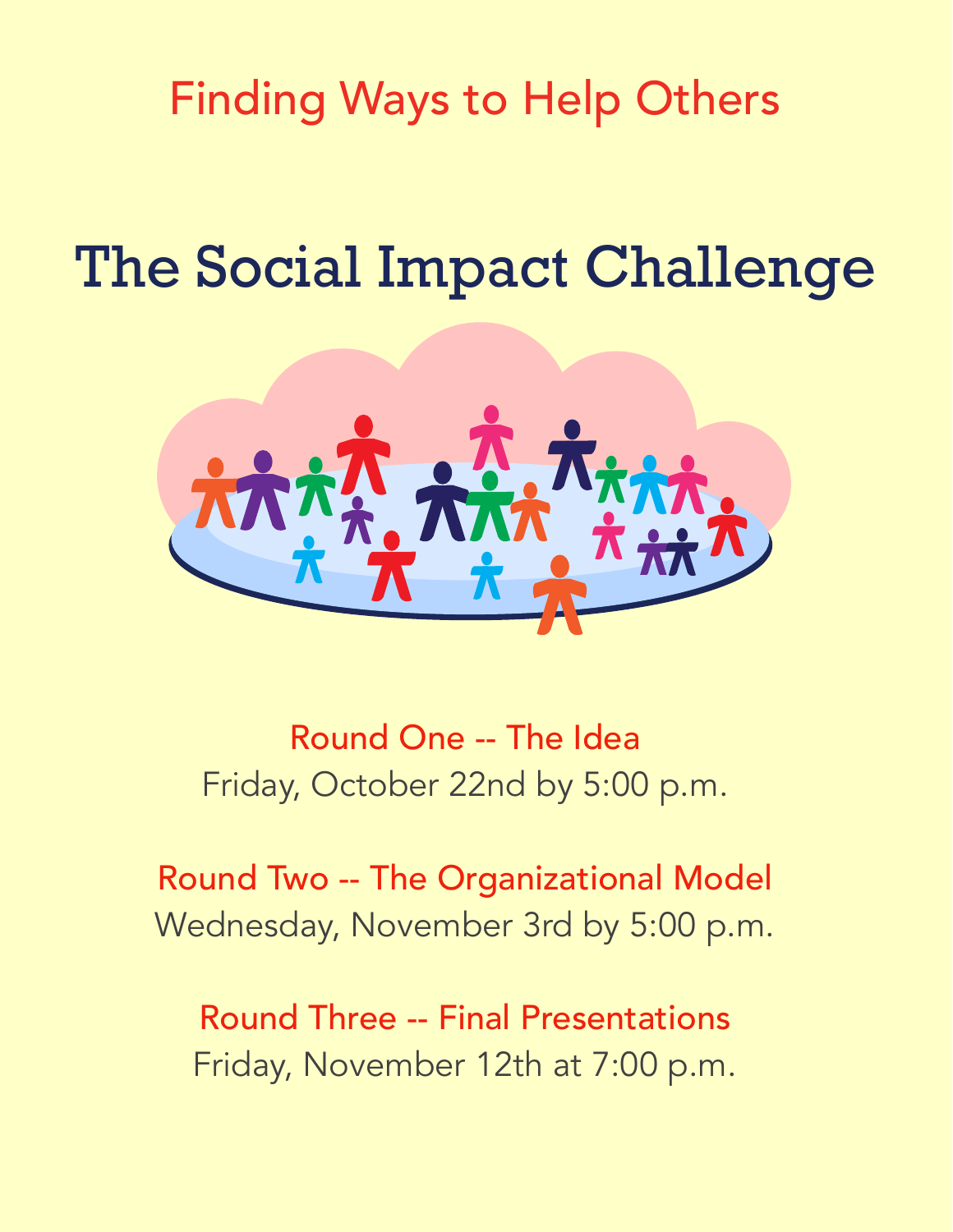# The Social Impact Challenge

-- Competition Guidelines for 2021 --

## *Competition Overview*

- Hosted by the Center for Student Enterprises and Entrepreneurship Development (SEED), the Social Impact Challenge provides students with an opportunity to learn more about social innovation through the development of an idea, creation of a sustainable model that benefits others, and delivery of a pitch presentation. The competition consists of three rounds to ensure that ideas are fully developed and create value for a specific group of people, a place/community, or our planet.
- The competition is open to any full-time or part-time undergraduate student of Berry College. Please know that students must be enrolled in the fall semester of 2021. Students must also participate in teams of 2, 3, or 4 individuals. There will be three divisions -- the people, places, and planet divisions -- and three finalists from each one will compete for cash prizes totaling \$6,500 on November 12, 2021. Students may only compete in a single division.

The awards for the Social Impact Challenge are as follows:

| 1 <sup>st</sup> Place - Division (3x) | \$1000 (\$3000 in Total) |
|---------------------------------------|--------------------------|
| $2nd$ Place - Division (3x)           | \$500 (\$1500 in Total)  |
| 3rd Place - Division (3x)             | \$250 (\$750 in Total)   |
| Audience Choice                       | \$250                    |
| Judges' Overall Winner                | \$1000                   |

Please know that the judges' decisions will be final on the night of the competition.

### *Submission and Presentation Guidelines*

The Social Impact Challenge consists of three rounds:

The Idea (Round One) -- Participants must submit a completed registration form and one-page proposal that provides an overview of their idea. Electronic submissions of both the registration form and proposal (converted to pdf files) are due by Friday, October 22nd by 5:00 pm. All submissions should be sent to erenshler@berry.edu and files should be labeled with Your Team Name - Round One.pdf (example: The Recyclers - Round One.pdf). If you wish, hardcopies of the registration form and proposal may be sent to 420 Green Hall (Attention: Kevin Renshler) by that day. Proposals longer than one page will not be accepted.

Your proposal should include the following:

- A general description of the idea
- The apparent need for your idea -- A person, place, or our planet's problem
- How your idea would have a positive impact if implemented

Semi-finalists for Round Two will be notified by Monday, October 25th (by 5:00 pm) in order to prepare for the next round of the competition.